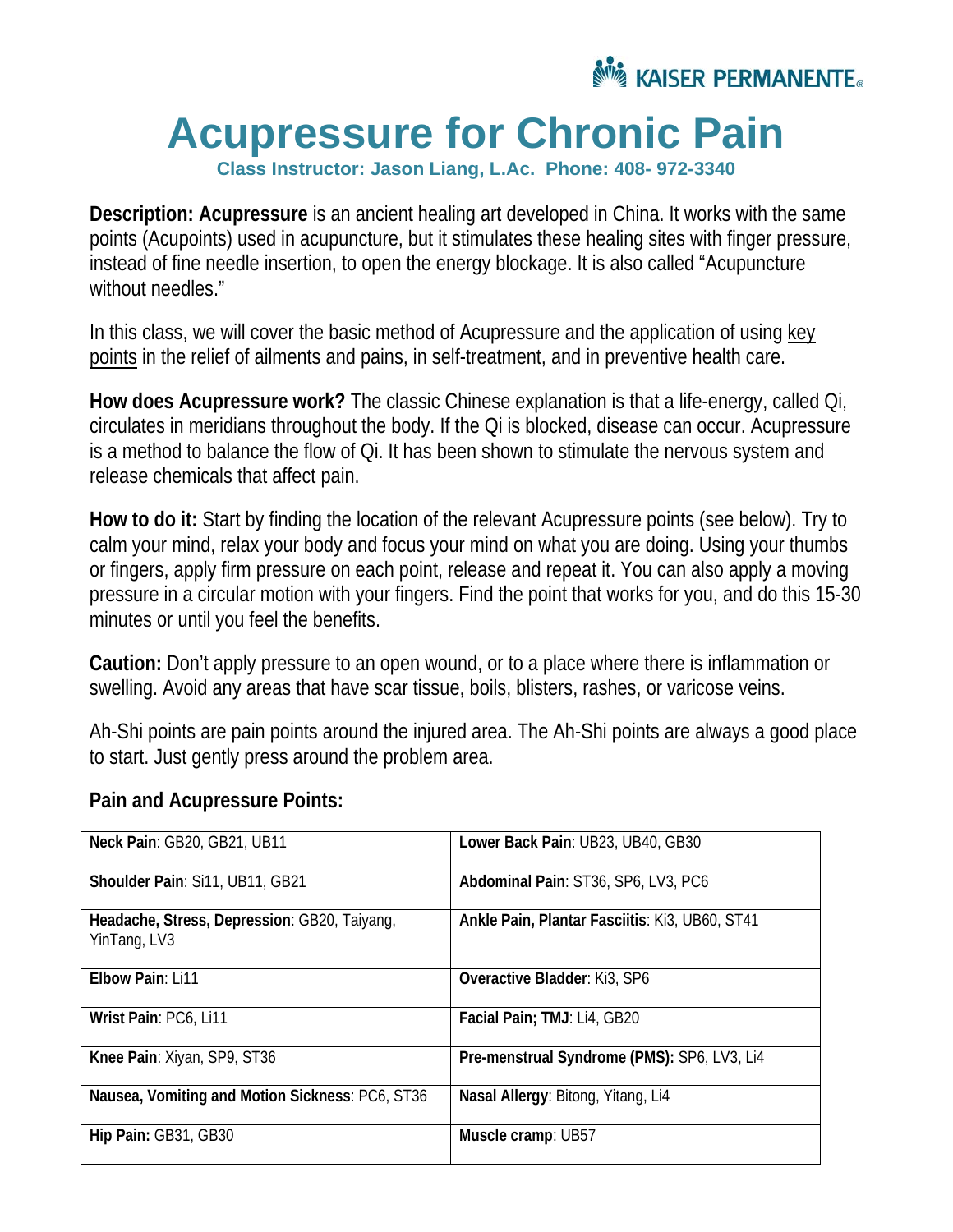## **Acupressure Point Locations:**

- **Yintang: At the midpoint between the two medial ends of the eyebrow.**
- **Taiyang: At temple, one thumb width behind the bony margin of the eye, on a line from the eye to the top of the ear.**
- **Bitong: In the small hollow on the side of the bridge of the nose.**
- **Xiyan: The inside dimple of the knee joint below the kneecap, either side of the ligament.**
- **ST36: Four finger widths below the kneecap, one finger width to the outside of the shinbone. If you are on the correct spot, a muscle should flex as you move your foot up and down.**
- **SP9: On the inside of the leg, just below the bulge that is down from the inside of the knee and under the head of the shinbone.**
- **ST41: In the middle of the foot, in front of the ankle joint.**
- **LV3: On the top of the foot in the valley between the big toe and the second toe.**
- **GB20: Below the base of the skull, in the hollow between the two large, vertical neck muscles, two to three inches apart depending on the size of the head.**
- **UB11: Two finger widths either side of the spine, level with the first and second thoracic vertebrae.**
- **GB21: At the highest point of the shoulder muscle, one to two inches from the side of the lower neck.**
- **Si11: In a depression of the scapula.**
- **Li11: On the upper edge of the elbow crease.**
- **UB23: In the lower back (between the second and third lumbar vertebrae) two fingers widths away from the spine.**
- **Li4: In the webbing between the thumb and index finger at the highest spot of the muscle when the thumb and index finger are brought close together.**
- **GB30: In the center of each buttock, in back of the most prominent part of the upper thigh bone.**
- **GB31: On the outside of the thigh, 7 thumb widths above the outside crease of the knee joint.**
- **UB40: In the center of the back of the knee crease.**
- **UB57: In the middle of the back of the calf at the junction of the muscle and tendon.**
- **UB60: In the hollow between the outer anklebone and the Achilles tendon.**
- **Ki1: On sole of the foot in the center between the two pads.**
- **SP6: Four fingers widths above the inner anklebone on the back inner border of the shinbone.**
- **Ki3: In the hollow midway between the protrusion of the inside anklebone and the Achilles tendon, which joints the back of the calf to the back of the heel.**
- **PC6: In the middle of the inner wrist, two-and one-half finger widths below the wrist crease.**